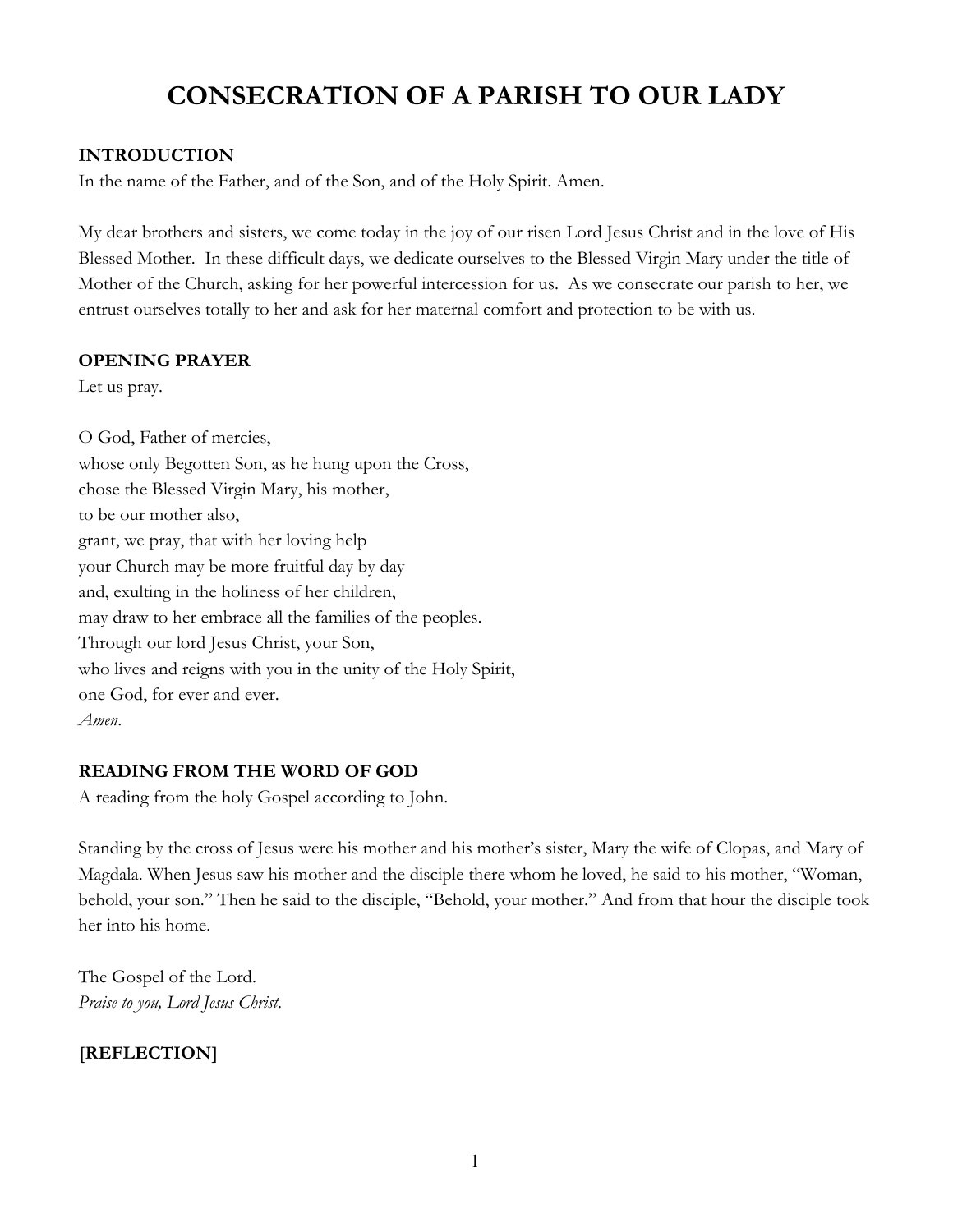#### **PRAYER OF CONSECRATION TO THE BLESSED VIRGIN MARY**

Let us now entrust our diocese and ourselves to the Virgin Mary's care:

Most Holy Virgin Mary, Mother of the Church, you are the fairest fruit of God's redeeming love; you sing of the Father's mercy and accompany us with a mother's love.

In this time of pandemic we come to you, our sign of sure hope and comfort.

Today we make an act of consecration and entrustment, carried out also by those who have gone before us.

With the love of a Mother and Handmaid, embrace this parish of N. which we entrust and consecrate to you, together with ourselves and our families.

In a special way we commend to you those particularly in need of your maternal care.

Mary, Health of the Sick, sign of health, of healing, and of divine hope for the sick, we entrust to you all who are infected with the coronavirus.

Mary, Mother of Consolation, who console with a mother's love all who turn to you, we entrust to you all those who have lost loved ones in the pandemic.

Mary, Help of Christians, who come to our rescue in every trial, we entrust to your loving protection all caregivers.

Mary, Queen and Mother of Mercy, who embrace all those who call upon your help in their distress, we entrust to you all who are suffering in any way from the pandemic.

Mary, Seat of Wisdom, who were so wonderfully filled with the light of truth, we entrust to you all who are working to find a cure to this pandemic.

Mary, Mother of Good Counsel, who gave yourself wholeheartedly to God's plan for the renewing of all things in Christ, we entrust to you all leaders and policymakers.

Accept with the benevolence of a Mother the act of consecration that we make today with confidence, and help us to be your Son's instruments for the healing and salvation of our parish and the world.

Mary, Mother of the Church, you are enthroned as queen at your Son's right hand: we ask your intercession for the needs of our parish, that every desire for good may be blessed and strengthened, that faith may be revived and nourished, hope sustained and enlightened, charity awakened and animated; guide us, we pray, along the path of holiness.